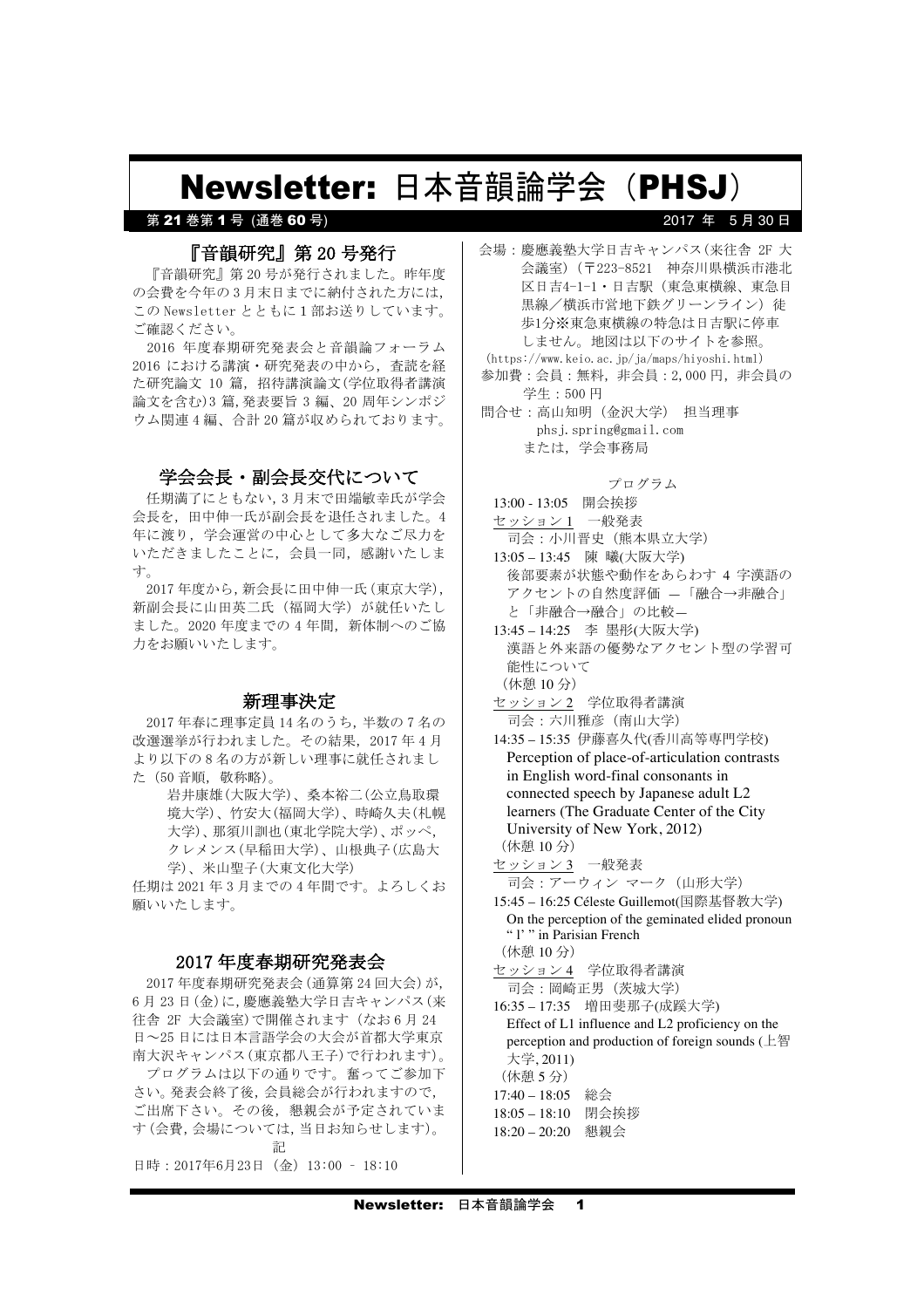### 音韻論フォーラム 2017

音韻論フォーラム 2017 が以下の予定で開催され ます。韓国を含む海外からの招待講演ならびに学 位取得者講演と一般研究発表で構成されています。

日時: 2017年8月23日 (水) ~ 25日 (金) 会場: 首都大学東京 南大沢キャンパス http://www.tmu.ac.jp/university/campus\_guide/access.html プログラム等詳細は、次号でお知らせします。

#### フォーラム研究発表募集

音韻論フォーラム 2017 の研究発表を,下記の要 領で募集いたします。発表希望の方は奮ってご応 募ください。プログラム等の情報は7月下旬発行 予定の Newsletter にてお送りいたします。

本フォーラムでの発表内容は、編集委員会の査 読を経て『音韻研究』第 21 号(2018 年 3 月刊行) に掲載されることになります。学会誌への掲載と いう点からも、他学会との重複発表はくれぐれも ご遠慮下さい。なお『音韻研究』への掲載は、発 表1件につき、原則として8ページです。

<応募要領>

- 発表(論文)テーマ:音韻論・音声学に関するもの, あるいは音韻論·音声学と他の分野とのインタ
- ーフェースに関するもの。
- 使用言語:日本語または英語。
- 発表形態:一般発表またはワークショップ
- 送付方法:いずれの発表形熊の場合も、1要旨, ②発表者情報を別のシートに記載し, 下記の担当理事宛に送信して下さい。
- I. 一般発表の場合
- 1「要旨」には、タイトルと発表要旨のみを記入 する(氏名等は記載しない)。要旨は日本語の 場合 2000 字以内, 英語の場合 800 語以内とす る。別紙に、参照文献一覧を1枚以内で示す。 ②「発表者情報」には、氏名、所属、発表タイト
- ル, メールアドレス, 住所, 電話番号を記載。 II. ワークショップの場合
- (1)「要旨」は、 ワークショップ全体に関するも のと、各発表者によるものを用意し代表者が取 りまとめ、一括して送信する。各要旨には、タ イトルと発表要旨のみ記入する(氏名等は記載 しない)。各要旨は日本語の場合は2000字以内, 英語の場合は 800 語以内とする。要旨各々につ き、参照文献一覧を1枚以内で示す。 ②「発表者情報」には、発表者全員の氏名、所
- 属、タイトル、メールアドレス、住所、電話番 号を記載。代表者に印をつける。

メールで PDF ファイルを送信 (PDF ファイルの作 成が不可能な場合は, Word ファイルにて送信)。PDF ファイルで投稿できない場合は、事前に担当理事 にご連絡下さい。

書式: A4 サイズに発表時の使用言語で記載。 締め切り: 2017年6月30日(金) 送付先: phonforum@gmail.com (フォーラム 2017 担当)

書式を守っていない、あるいは期限に間に合わ ない応募原稿は無効としますので、ご注意下さい。 7月中旬に、発表の可否を通知予定です。

# 旅費の補助について

学会では、若手研究者への支援を目的として, 非有職者(学生や非常勤講師等)で、かつ、遠隔 地からの発表者を対象に、旅費の補助を行います。 春期研究発表会、音韻論フォーラムいずれの時期 も対象で、一人上限国内2万円、海外5万円です。 応募者に対する審査と補助額の算定は事務局で行 います。該当される方は発表応募時にお知らせ下 さい。

#### 『音韻研究』の購入方法

学会からの配布以外に『音韻研究』の購入を希 望される会員は、会員特別価格で購入できます。 また、本学会前身の音韻論研究会編『音韻研究ー 理論と実践』についても、特別価格で購入できま す。詳しくは、下記にお問い合わせ下さい。 開拓社『音韻研究』係

〒113-0023 東京都文京区向丘 1-5-2 水上ビル 4F TEL: 03-5842-8900 FAX: 03-5842-5560 E-mail: kawata@kaitakusha.co.jp

#### 会費納入のお願い

日本音韻論学会は、会員の皆様からの「会費」 により運営されております。会費納入にご協力下 さいますよう、お願い申し上げます。

封筒の宛名下にある数字を参考にして、会費を 納入願います。印字された数字のうち6,7は、そ れぞれ 2016,2017 の各年度の会費が未納であるこ とを意味します。\*は、会費納入済みであること, 括弧付きの数字はその年度の会費が不足している ことを意味します。また, t は thousand の意味で, [5t]とあれば, 5,000円会費が未納, または不足し ていることを意味します。たとえば, 「\*7[5t]」と 印字されていれば,2017年度の会費が未納で,そ の総額が 5,000円であることを意味します。

年度にかかわらず未納分の会費が納入され次第, 当該年度の『音韻研究』を無料で送付しています。

封筒をご確認の上、未納の会費を以下の郵便振 り込みで納入していただきますよう。お願いいた します。 郵便振认:

口座番号: 00180-6-402077 加入者名:日本音韻論学会